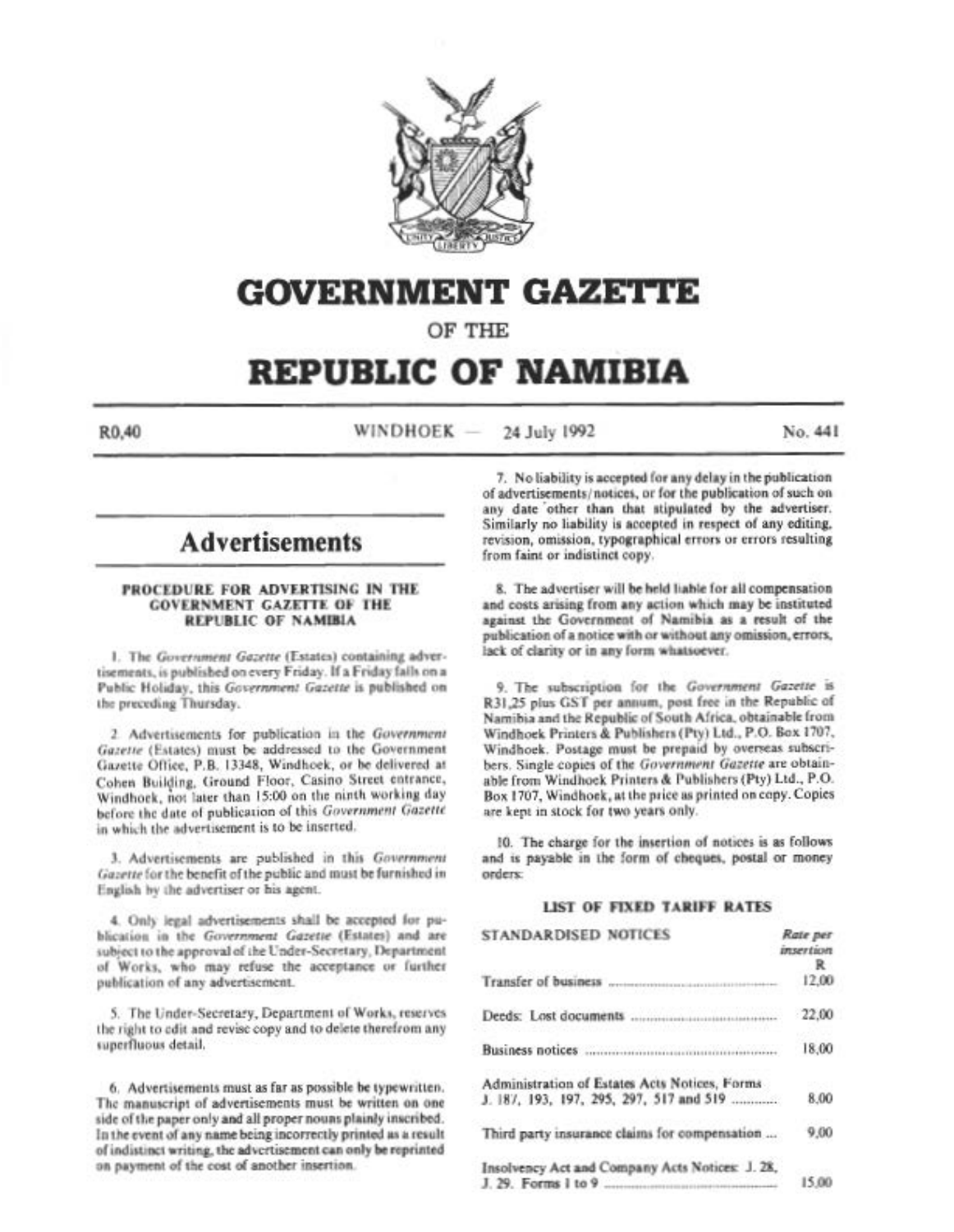15,00 15,00

--

| $J.B.$ – Forms 2 and 6 – additional statements<br>according to word count table, added to the basic<br>traffic. |        |
|-----------------------------------------------------------------------------------------------------------------|--------|
| Change of name (two insertions)                                                                                 | 108,00 |
| Naturalisation notices (including a reprint for the                                                             | 8,00   |
| Unclaimed moneys $-$ only in the <i>Government</i><br>Gazette, closing date 15 January (per entry of            | 3,00   |
|                                                                                                                 | 18,00  |
|                                                                                                                 | 8,00   |
| <b>NON-STANDARDISED NOTICES</b>                                                                                 |        |

#### Company notices: R

| Short notices: Meetings, resolutions, offers of<br>compromise, conversions of companies, voluntary<br>windings-up, et.: closing of members' registers<br>for transfer and/or declarations of dividends<br>Declaration of dividends with profit statements, |       |
|------------------------------------------------------------------------------------------------------------------------------------------------------------------------------------------------------------------------------------------------------------|-------|
|                                                                                                                                                                                                                                                            | 90.00 |
| Long notices: Transfers, changes in respect of<br>shares or capital, redemptions, resolutions, volun-                                                                                                                                                      |       |

## tary liquidations .................................................. 120,00

|                                                                                                     | 40,00                   |  |
|-----------------------------------------------------------------------------------------------------|-------------------------|--|
| Liquidators' and other appointees' notices                                                          | 25,00                   |  |
| SALES IN EXECUTION AND OTHER PUBLIC SALES:                                                          |                         |  |
|                                                                                                     | 65,00                   |  |
| Public auctions, sales and tenders:                                                                 | 22,00<br>54,00<br>82,00 |  |
| <b>ORDERS OF THE COURT:</b>                                                                         |                         |  |
| Provisional and final liquidations or sequestra-<br>tions                                           | 50,00                   |  |
| Reduction or change in capital mergers, offers of<br>Judical managements, curator bonis and similar | 120,00                  |  |
| and extensive rule nisi                                                                             | 120.00                  |  |

II. The charge for the insertion of advertisements other than the notices mentioned in paragraph 10 is at the rate of R3,00 per em double column. (Fractions of a em must be calculated as a em).

and extensive *rule nisi* ....................................... .. Extension of return date ................................... .. Supersession and discharge of petitions (J. 158)

I2. No advertisements shall be inserted unless the charge is prepaid. Cheques, drafts, postal or money orders must be made payable to the Under-Secretary, Department of Works, Private Bag I3348, Windhoek.

#### FORM J 187

## LIQUIDATION AND DISTRIBUTION ACCOUNTS IN DECEASED ESTATES LYING FOR INSPECTION

In terms of section 35(5) of Act 66 of 1965, notice is hereby given that copies of the liquidation and distribution accounts (first and final, *unless otherwise stated)* in the estates specified below will be open for the inspection of all persons interested therein for a period of 21 days (or shorter or longer if *specially stated)* from the date specified or from the date of publication hereof, whichever may be the later, and at the offices of the Master and Magistrates as stated.

Should no objection thereto be lodged with the Master concerned during the specified period, the executors will proceed to make payments in accordance with the accounts.

198/92 GREIN Gertrude Babette, 220926 01 0005 9, Windhoek. Windhoek. Mr. Klaus Nieft, c/o Keller & Neuhaus Trust Co. (Pty) Ltd., P.O. Box I56, Windhoek.

I95j92 JUNIUS Neno Frans, I00406 50 0600 0, 14de Straat, House No. 106, Keetmanshoop. Anna Maria Junius. Keetmanshoop, Windhoek. Bank Windhoek Ltd., (Estate and Trust Department), P.O. Box 15, Windhoek.

85/92 COETZEE Sybrand Abram, 520526 OI 0011 9, Farm Nuichas. Bethanie, Windhoek. Bank Windhoek Ltd., (Estate and Trust Department), P.O. Box I5, Windhoek.

204/92 BEZUIDENHOUT Thomas, 520122 08 0007 1,  $\sim$ Windhoek. Susanna Magdalena Bezuidenhout. Windhoek, Windhoek. First National Trust, P.O. Box 448, Windhoek.

7/92 DE FONSEKA Madigapola Lekamge Earl Trevor, 540924 00 0075 6, Pension Handtke, Windhoek. Windhoek. F.M. Oehl-Trust, P.O. Box 133, Windhoek.

233/92 REED Jacob Jacobus, 380823 01 0004 4, Farm Arib in the district of Gobabis. Jeanetta Maria Reed. Gobabis, Windhoek. F.M. Oehl-Trust, P.O. Box 133, Windhoek.

212/92 SWANEPOEL Jacoba Magrietha 280426 OI 0005 4, Farm Uitkyk, district Okahandja. Okahandja, Windhoek. F.M. Oehl-Trust, P.O. Box 133, Windhoek.

187/92 ROTHMANN Christoffel Hermanus, 310729 01 0004 6, Farm Eureka, Outjo. Outjo, Windhoek. Standard Bank Namibia Ltd., (Registered Bank), Trustee Branch, P.O. Box 2I64, Windhoek.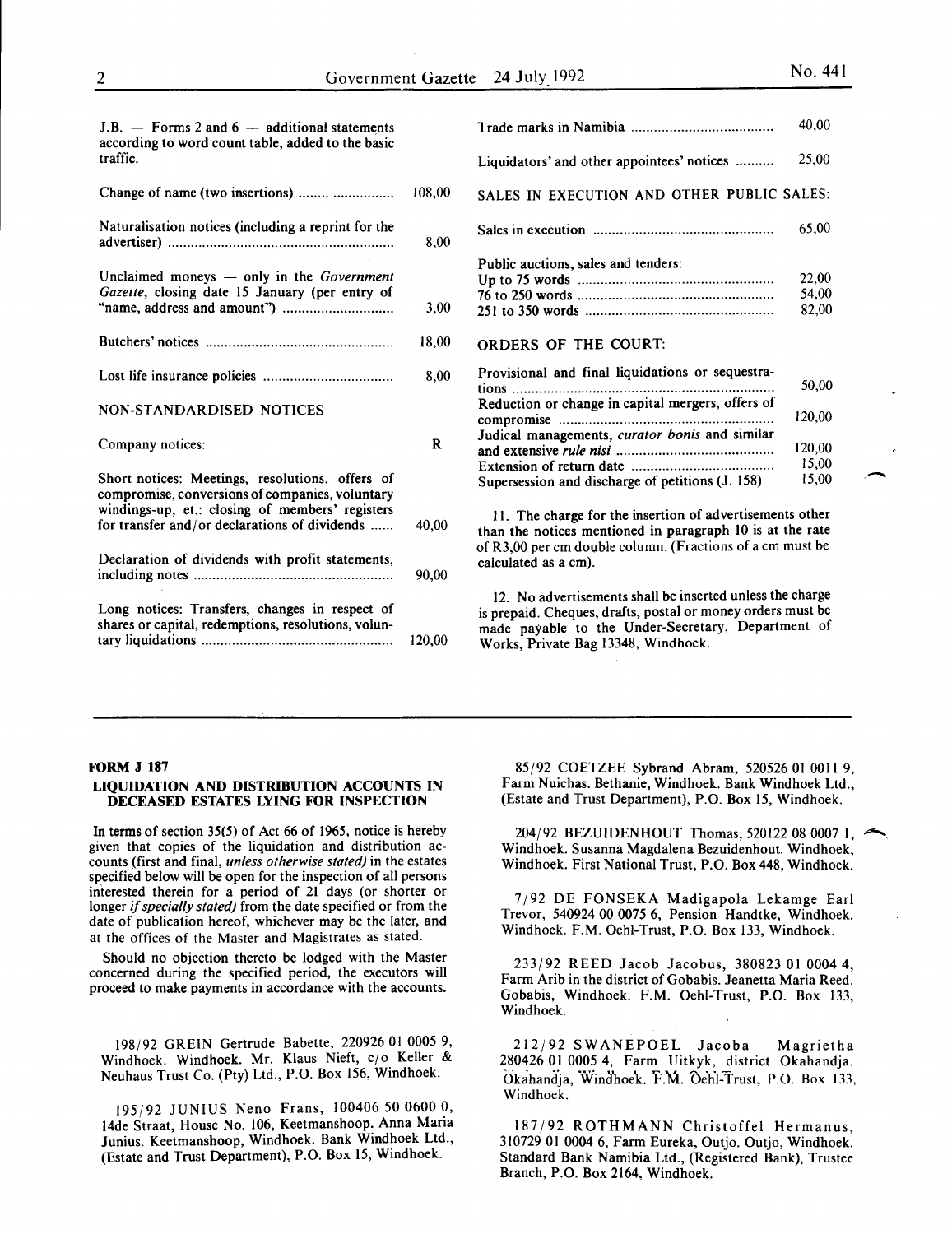266 91 BARNARD Marthinus Christoffel, 130618 01 0002 0, Farm Cuba!, district Okahandja. Second and Final. Okahandja, Windhoek. Standard Bank Namibia Ltd., (Registered Bank), Trustee Branch, P.O. Box 2164, Windhoek.

207;92 & 208;92 SIEMENS Ferdinand George, 131227 01 0002 5, Gertruida Johanna Elizabeth, 241231 01 0002 5, Outjo. Outjo, Windhoek. Standard Bank Namibia Ltd., (Registered Bank), Trustee Branch, P.O. Box 2164, Windhoek.

89;92 VlSSFR Johannes Albertus, Okahandja. Maniehelus Hendrika Visser. Okahandja, Windhoek. First National Trust, P.O. Box 448, Windhoek.

*r-* FORM J <sup>193</sup>

## */* NOTICE TO CREDITORS IN DECEASED ESTATES

All persons having claims against the estates mentioned below are hereby called upon to lodge their claims with the executors concerned, whithin 30 days (or otherwise as indicated) calculated from the date of publication hereof. The information is given in the following order: Estate number, surname and christian names, date of birth, identity number, last address, date of death; surviving spouse's names, surname, date of birth and identity number; name and address of executor or authorised agent, period allowed for :0dgement of *claims* if *other than 30 days.* 

LOUW Petrus Nicolaas, Windhoek, 8 August 1927, 270808 01 0017 2, No.I!, P. HumifloraStreet, Mossel Bay, 9 June 1991. Magrietha Maria Louw, 14 May 1929, 290514 00 7200 8. Bank Windhoek Ltd., (Estate and Trust Department), P.O. Box 15, Windhoek.

275/92 PEARSON Joseph, Windhoek, 22 January 1953, 530122 01 0015 3, No. 22 Omurambaweg, Eros, Windhoek, 7 May 1992. Veritas Eksekuteurskamer (Edms) Beperk, P.O. Box 755, Windhoek.

274/92 TROMP Nicolaas Cornelis, Windhoek, 9 September 1945, 450909 01 0066 5, No. 94 Krupp Street, Suiderhof, Windhoek, 28 May 1992. Veritas Eksekuteurskamer (Edms) Beperk, P.O. Box 755, Windhoek.

139/92 D6RING Hans Otto, Windhoek, 20 July 1920, 27 September 1991. Kathe Elizabeth Olga Magdalena Doring. MacRobert, De Villiers, Lunnon & Tindall, P.O. Box 276, Pretoria. Lorentz & Bone, P.O. Box 85, Windhoek.

MILLER Maria Margaretha, Windhoek, 24 August 1916, 160824 00 0200 5, Windhoek, 2 July 1992. John Andrew James Miller. Bank Windhoek Ltd., (Estate and Trust Department), P.O. Box 15, Windhoek.

119/92 MAASDORP Frans Hernoles, Windhoek, 28 December 1952, 521228 50 5001 5, Sportstraat B 25, Keetmanshoop, 8 June 1990. Bet Maasdorp, 4 April 1954, 540404 00 8101 9. Van Niekerk & Brink, Hoofstraat, P.O. Box 39, Keimoes.

#### IN THE HIGH COURT OF NAMIBIA

In the matter between:

SWA BUILDING SOCIETY and AFRICA RICHARD CHIZA Plaintiff Defendant

## NOTICE OF SALE IN EXECUTION

Pursuant to a Judgement of the above Honourable Court granted on the 19th day of June 1992, the following immovable property will be sold without reserve and "voetstoots" by the Deputy Sheriff of the District of Windhoek on Monday, the 17th day of August 1992, at 10:30, at Erf No. 483, Albatros Street, Hochlandpark Township, Windhoek.

| <b>CERTAIN</b> | Erf No. 483, Hochlandpark Town-<br>ship:                                                                                                                                                                                       |
|----------------|--------------------------------------------------------------------------------------------------------------------------------------------------------------------------------------------------------------------------------|
| CUTIIA         | The contract of the contract of the state of the contract of the contract of the contract of the contract of the contract of the contract of the contract of the contract of the contract of the contract of the contract of t |

SITUATE In the Municipality of Windhoek Registration Division "K".

The "Conditions of Sale-in-Execution "will lie for inspection at the office of the Deputy Sheriff at Windhoek and at the Head Office of Plaintiff at Windhoek and Plaintiff's Attorneys, Fisher, Quarmby & Pfeifer, at the undermentioned address.

DATED at WINDHOEK this 14th day of July 1992.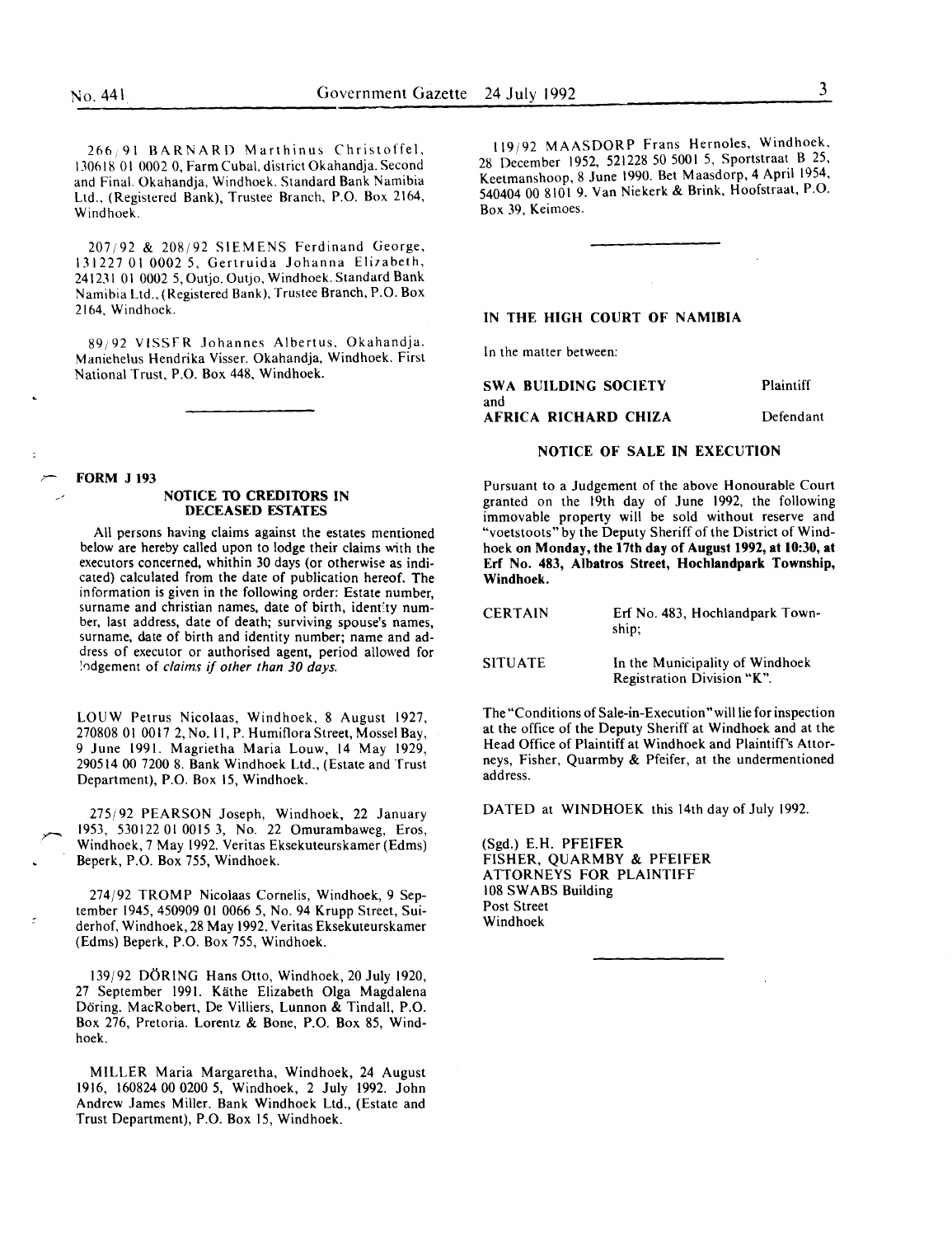## TRANSFER OF BUSINESS LICENCE

BE PLEASED TO TAKE NOTICE that application will be made fourteen (14) days after publication of this Notice to the Licensing Court at Windhoek, for the transfer of a Restaurant and Mineral Water Licence, held by E.R. DELIGIA, who trades under the namer and style of EIS-CAFÉ SARDINIA, Erf 285, Independence Avenue, Windhoek, to MR. RAMIGIO ANGELO ZANOLIN.

ENGLING, STRITTER & PARTNERS ATTORNEYS FOR APPLICANT 5th Floor COM Building Bulow Street P.O. Box 43, Windhoek.

## TRANSFER OF BUSINESS LICENCE

BE PLEASED TO TAKE NOTICE that application will be made fourteen (14) days after publication of this Notice to the Licensing Court at Windhoek, for the transfer of a General Dealers (Retail) Licence, held by HENNIE MACHTS, who trades under the name and style of POT POURIE, Erf 2243, Levinson Arcade, Independence Avenue, Windhoek, to MRS. EVA MARIE RENATE PRION.

ENGLING, STRITTER & PARTNERS ATTORNEYS FOR APPLICANT 5th Floor COM Building **Bülow Street** P.O. Box 43, Windhoek.

#### TRANSFER OF LICENCE

BE PLEASED TO TAKE NOTICE that application will be made 14 (FOURTEEN) days after publication of this Notice at the Licensing Court for the transfer of the General Dealer, Tobacco, Mineral and Aerated Water Trading Licences, held by NAMIB SUN HOTELS who traded under the name and style of HANSA HOTEL on Erf 173 and Portion of Erf 174, Keetmanshoop, to FREDDY POLLE, who will carry on business for his own account under the name HOTEL TRAVEL INN.

DATED at KEETMANSHOOP on this 9th day of July 1992.

RISSIK, COX & PROBART ATTORNEYS FOR APPLICANT Fifth Avenue P.O. Box 90 Keetmanshoop

## TRANSFER OF LICENCE

BE PLEASED TO TAKE NOTICE that application will be made 14 (FOURTEEN) days after publication of this Notice at the Licensing Court for the transfer of the General Dealer Licence, held by H.J. VAN ZYL who traded under the name and style of D & P SKRYNWERKERY. on Erf 286, Keetmanshoop Township, to DEON HEUNIS, who will carry on business for his own account under the same name and address.

DATED at KEETMANSHOOP on this 9th day of July 1992.

RISSIK, COX & PROBART ATTORNEYS FOR APPLICANT Fifth Avenue P.O. Box 90 Keetmanshoop

## TRANSFER OF BUSINESS

KINDLY TAKE NOTICE that application will be made not less than fourteen (14) days after publication of this notice to the Licensing Court at Windhoek for the transfer of the Butchery Licence held by G.P. DROTSKY, who traded under the name of IDEALE SLAGHUIS on Erf 279, Rehoboth, to H.W. DENTLINGER, who will continue to carry on business for his own account, on the same premises, under the same name and style.

H.W. DENTLINGER P.O. Box 3315 Rehoboth

#### TRANSFER OF LICENCE

BE PLEASED TO TAKE NOTICE that application will be made after 14 (fourteen) days after publication of this Notice at the Magistrate's Office at Keetmanshoop, for the transfer of the Tobacco & Mineral Water Licence held by JOHANNES PIETER AVENANT who traded under the name and style of AROAB HOTEL on Erf 40, Aroab, to JACOBA JOHANNA DIRKIE AVENANT, who will carry on business for her own account under the same name and address.

This publication shall also serve as Notice being given in terms of Section 34 of the Insolvency Act No. 24 of 1936.

DATED at KEETMANSHOOP this 25th day of June 1992.

LENTIN, BOTMA & VAN DEN HEEVER ATTORNEYS FOR THE PARTIES SWABS Building Fenchel Street Keetmanshoop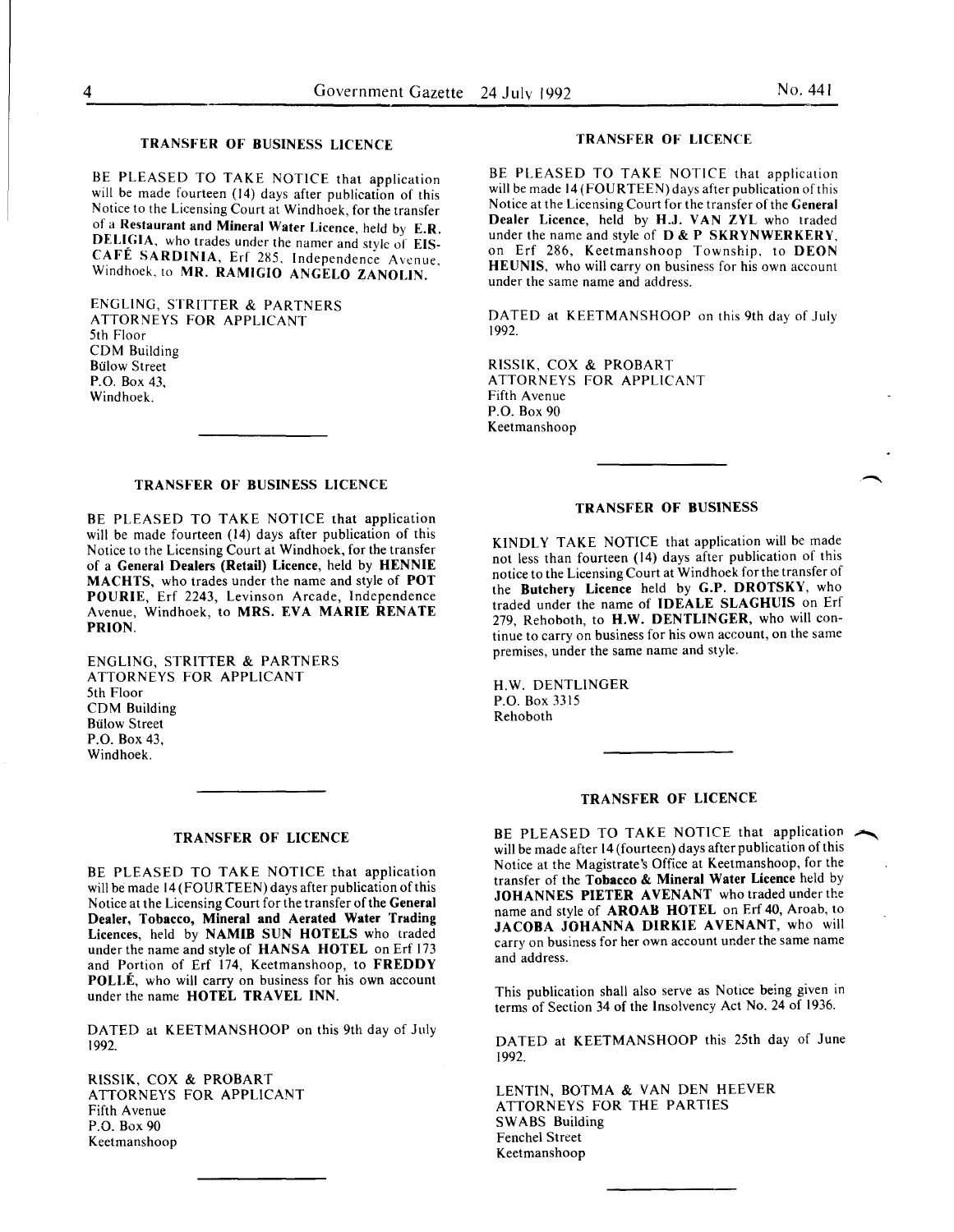In the matter between:

SWA BUILDING SOCIETY and HERMAN EICHAB Plaintiff Defendant

## NOTICE OF SALE IN EXECUTION

Pursuant to a Judgement of the above Honourable Court granted on the 12th day of June 1992, the following immovable property will be sold without reserve and "voetstoots" by the Deputy Sheriff of the District of Windhoek on Monday, the 17th day of August 1992, at 11:30, at Erf No. 2470, Omongo Street, Wanaheda Township, (Extension No.4), Windhoek.

| <b>CERTAIN</b> | Erf No. 2470, Wanaheda Township<br>$(Extension No. 4)$ ;      |
|----------------|---------------------------------------------------------------|
| <b>SITUATE</b> | In the Municipality of Windhoek<br>Registration Division "K". |

The "Conditions of Sale-in-Execution" will lie for inspection at the office of the Deputy Sheriff at Windhoek and at the Head Office of Plaintiff at Windhoek and Plaintiff's Attorneys, Fisher, Quarmby & Pfeifer, at the undermentioned address.

DATED at WINDHOEK this 14th day of July 1992.

(Sgd.) E.H. PFEIFER FISHER, QUARMBY & PFEIFER ATTORNEYS FOR PLAINTIFF I 08 SWABS Building Post Street Windhoek

IN THE HIGH COURT OF NAMIBIA

In the matter between:

SWA BUILDING SOCIETY and JOHANNA NANUS **Plaintiff** Defendant

## NOTICE OF SALE IN EXECUTION

Pursuant to a Judgement of the above Honourable Court granted on the 12th day of June 1992, the following immovable property will be sold without reserve and "voetstoots" by the Deputy Sheriff of the District of Windhoek on Tuesday, the 18th day of August 1992, at 10:00, at Erf No. 792, Omongo Street, Wanaheda Townshtp, (Extension No. 2), Windhoek.

| <b>CERTAIN</b> | Erf No. 792, Wanaheda Township<br>(Extension No. 2);          |
|----------------|---------------------------------------------------------------|
| <b>SITUATE</b> | In the Municipality of Windhoek<br>Registration Division "K". |

The "Conditions of Sale-in-Execution" will lie for inspection at the office of the Deputy Sheriff at Windhoek and at the Head Office of Plaintiff at Windhoek and Plaintiff's Attorneys, Fisher, Quarmby & Pfeifer, at the undermentioned address.

DATED at WINDHOEK this 14th day of July 1992.

(Sgd.) E.H. PFEIFER FISHER, QUARMBY & PFEIFER ATTORNEYS FOR PLAINTIFF 108 SWABS Building Post Street Windhoek

#### IN THE HIGH COURT OF NAMIBIA

In the matter between:

SWA BUILDING SOCIETY Plaintiff and JOHAN HENRY MARTIN JANSEN Defendant

#### NOTICE OF SALE IN EXECUTION

Pursuant to a Judgement of the above Honourable Court granted on the 19th day of June 1992, the following immovable property will be sold without reserve and "voetstoots" by the Deputy Sheriff of the District of Windhoek on Tuesday, the 18th day of August 1992, at 09:00, at Erf No. 91, Jade Street, Khomasdal Township, (Extension No. 5), Windhoek.

| <b>CERTAIN</b> | Erf No. 91, Khomasdal Township<br>$(Extension No. 5)$ :       |
|----------------|---------------------------------------------------------------|
| <b>SITUATE</b> | In the Municipality of Windhoek<br>Registration Division "K". |

The "Conditions of Sale-in-Execution" will lie for inspection at the office of the Deputy Sheriff at Windhoek and at the Head Office of Plaintiff at Windhoek and Plaintiff's Attorneys, Fisher, Quarmby & Pfeifer, at the undermentioned address.

DATED at WINDHOEK this 14th day of July 1992.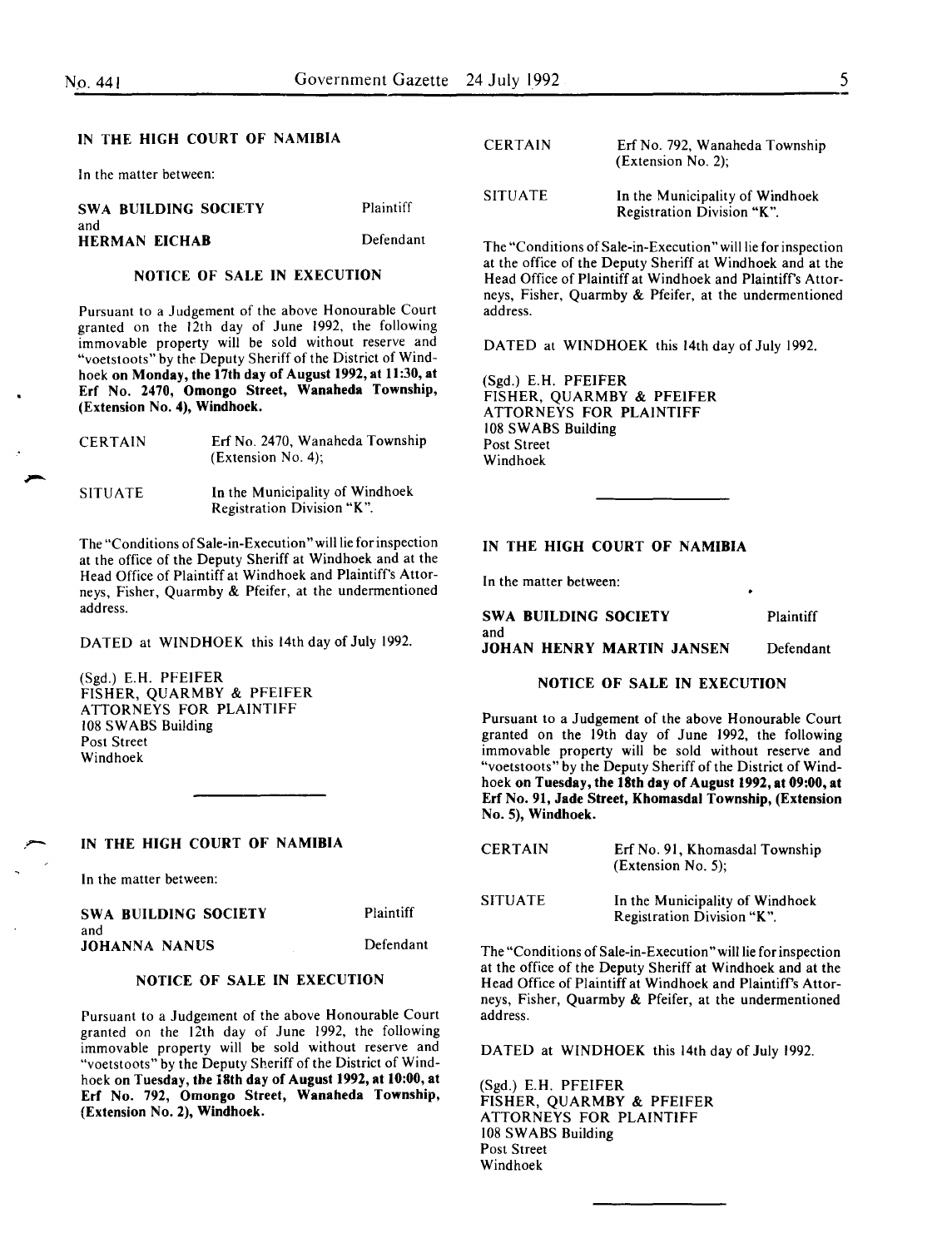In the matter between:

SWA BUILDING SOCIETY and KATRINA WILHELMINA RAJAAL (born Mouton) Plaintiff Defendant

#### NOTICE OF SALE IN EXECUTION

Pursuant to a Judgement of the above Honourable Court granted on the 19th day of June 1992, the following immovable property will be sold without reserve and "voetstoots" by the Deputy Sheriff of the District of Windhoek on Monday, the 17th day of August 1992, at 09:00, at Section 11 in the building known as Lalapanzi, Windhoek.

| <b>CERTAIN</b> | Section 11 in the building known |
|----------------|----------------------------------|
|                | as Lalapanzi;                    |

SITUATE In the Municipality of Windhoek Registration Division "K".

The "Conditions of Sale-in-Execution" will lie for inspection at the office of the Deputy Sheriff at Windhoek and at the Head Office of Plaintiff at Windhoek and Plaintiff's Attorneys, Fisher, Quarmby & Pfeifer, at the undermentioned address.

DATED at WINDHOEK this 14th day of July 1992.

(Sgd.) E.H. PFEIFER FISHER, QUARMBY & PFEIFER ATTORNEYS FOR PLAINTIFF 108 SWABS Building Post Street Windhoek

#### IN THE HIGH COURT OF NAMIBIA

In the matter between:

SWA BUILDING SOCIETY and ENGELBERT MADI

Plaintiff Defendant

#### NOTICE OF SALE IN EXECUTION

Pursuant to a Judgement of the above Honourable Court granted on the 12th day of June 1992, the following immovable property will be sold without reserve and "voetstoots" by the Deputy Sheriff of the District of Windhoek on Thursday, the 13th day of August 1992, at 11:00, at Erf No. 3695, Arimatea Street, Katutura Township, (Extension No. 14), Windhoek.

| <b>CERTAIN</b> | Erf No. 3695, Katutura Township<br>(Extension No. 14);        |
|----------------|---------------------------------------------------------------|
| <b>SITUATE</b> | In the Municipality of Windhoek<br>Registration Division "K". |

The "Conditions of Sale-in-Execution" will lie for inspection at the office of the Deputy Sheriff at Windhoek and at the Head Office of Plaintiff at Windhoek and Plaintiff's Attorneys, Fisher, Quarmby & Pfeifer, at the undermentioned address.

DATED at WINDHOEK this 9th day of July 1992.

(Sgd.) E.H. PFEIFER FISHER, QUARMBY & PFEIFER ATTORNEYS FOR PLAINTIFF 108 SWABS Building Post Street Windhoek

## IN THE HIGH COURT OF NAMIBIA

In the matter between:

SWA BUILDING SOCIETY and SAMUEL KELESIAN TJAVEONDJA Plaintiff Defendant

#### NOTICE OF SALE IN EXECUTION

Pursuant to a Judgement of the above Honourable Court granted on the 12th day of June 1992, the following immovable property will be sold without reserve and "voetstoots" by the Deputy Sheriff of the District of Windhoek on Thursday, the 13th day of August 1992, at 10:30, at Erf No. 2614, Okuvare Street, Wanaheda Township, (Extension No. 4), Windhoek.

| <b>CERTAIN</b> | Erf No. 2614, Wanaheda Township<br>$(Extension No. 4)$ ;      |  |
|----------------|---------------------------------------------------------------|--|
| <b>SITUATE</b> | In the Municipality of Windhoek<br>Registration Division "K". |  |

The "Conditions of Sale-in-Execution" will lie for inspection at the office of the Deputy Sheriff at Windhoek and at the Head Office of Plaintiff at Windhoek and Plaintiff's Attorneys, Fisher, Quarmby & Pfeifer, at the undermentioned address.

DATED at WINDHOEK this 9th day of July 1992.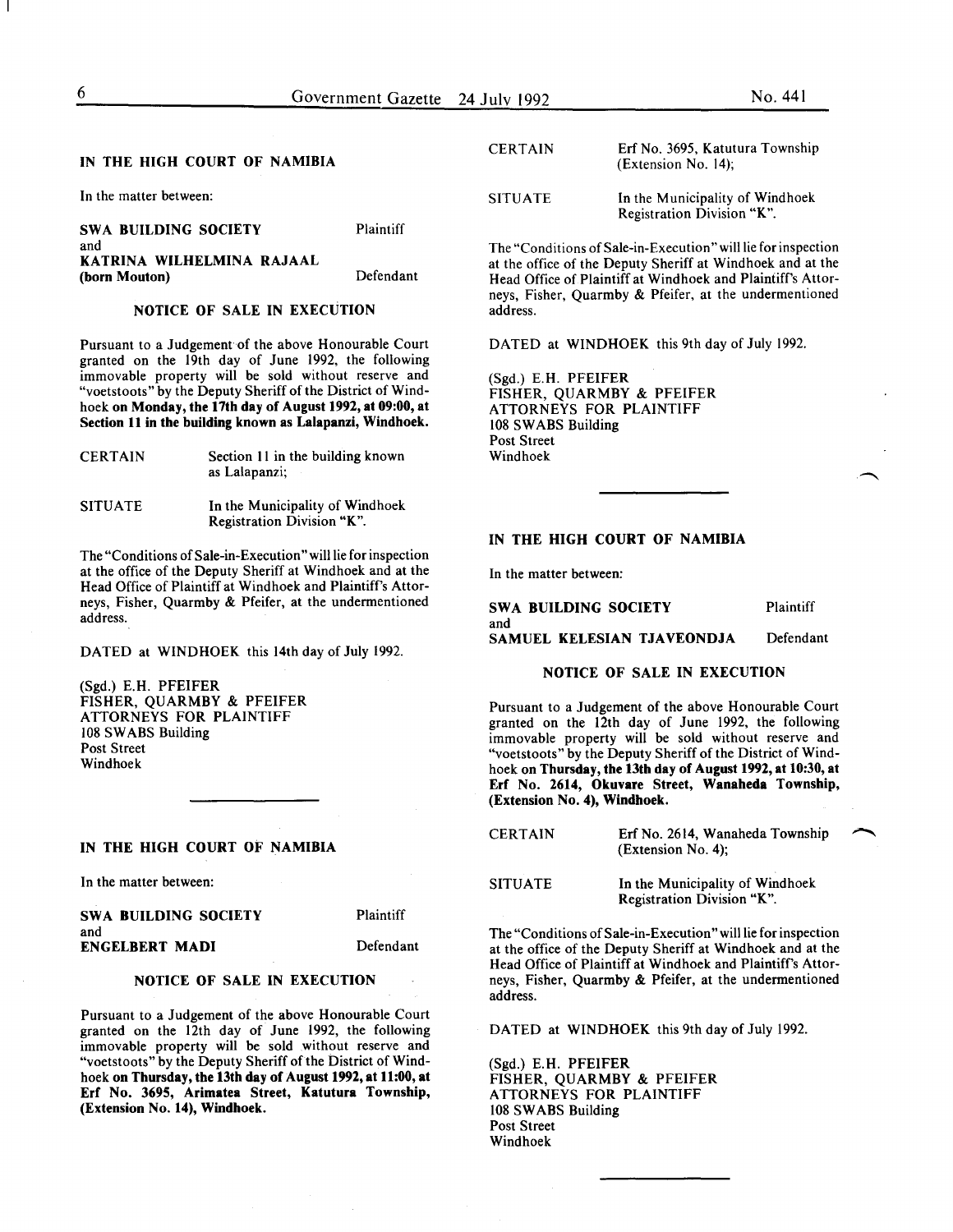In the matter between:

| SWA BUILDING SOCIETY         | Plaintiff |
|------------------------------|-----------|
| and<br><b>SIMSON GAWESEB</b> | Defendant |

## NOTICE OF SALE IN EXECUTION

Pursuant to a Judgement of the above Honourable Court granted on the 29th day of May 1992, the following immovable property will be sold without reserve and "voetstoots" by the Deputy Sheriff of the District of Windhoek on Thursday, the 13th day of August 1992, at 10:00, at Erf No. 2287, City Street, Wanaheda Township, (Extension No. 8), Windhoek.

| <b>CERTAIN</b> | Erf No. 2287, Wanaheda Township<br>(Extension No. 8):         |
|----------------|---------------------------------------------------------------|
| <b>SITUATE</b> | In the Municipality of Windhoek<br>Registration Division "K". |

The "Conditions of Sale-in-Execution "will lie for inspection at the office of the Deputy Sheriff at Windhoek and at the Head Office of Plaintiff at Windhoek and Plaintiff's Attorneys, Fisher, Quarmby & Pfeifer, at the undermentioned address.

DATED at WINDHOEK this 9th day of July 1992.

(Sgd.) E.H. PFEIFER FISHER, QUARMBY & PFEIFER ATTORNEYS FOR PLAINTIFF 108 SWABS Building Post Street Windhoek

#### IN THE HIGH COURT OF NAMIBIA

In the matter between:

| SWA BUILDING SOCIETY       | Plaintiff |
|----------------------------|-----------|
| and                        |           |
| <b>FRITZ HERBERT GLUCK</b> | Defendant |

## NOTICE OF SALE IN EXECUTION

Pursuant to a Judgement of the above Honourable Court granted on the 5th day of June 1992, the following immovable property will be sold without reserve and "voetstoots" by the Deputy Sheriff of the District of Windhoek on Friday, the 14th day ot August 1992, at 09:00, at Erf No. 165, Kennith McArthur Street, Olympia Township, Windhoek.

| <b>CERTAIN</b> | Erf No. 165, Olympia Township;  |
|----------------|---------------------------------|
| <b>SITUATE</b> | In the Municipality of Windhoek |

Registration Division "K".

The "Conditions of Sale-in-Execution" will lie for inspection at the office of the Deputy Sheriff at Windhoek and at the Head Office of Plaintiff at Windhoek and Plaintiff's Attorneys, Fisher, Quarmby & Pfeifer, at the undermentioned address.

DATED at WINDHOEK this 9th day of July 1992.

(Sgd.) E.H. PFEIFER FISHER, QUARMBY & PFEIFER ATTORNEYS FOR PLAINTIFF 108 SWABS Building Post Street Windhoek

#### IN THE HIGH COURT OF NAMIBIA

In the matter between:

| SWA BUILDING SOCIETY | Plaintiff |
|----------------------|-----------|
| and                  |           |
| DANIEL JOHANNES VAN  |           |
| <b>ANTWERPEN</b>     | Defendant |

## NOTICE OF SALE IN EXECUTION

Pursuant to a Judgement of the above Honourable Court granted on the 12th day of June 1992, the following immovable property will be sold without reserve and "voetstoots" by the Deputy Sheriff of the District of Windhoek on Friday, the 14th day of August 1992, at 09:45, at Erf No. 896, Schlettwein Street, Pionierspark Township, Windhoek.

| <b>CERTAIN</b> | Erf No. 896, Pionierspark Town-<br>ship;                      |
|----------------|---------------------------------------------------------------|
| <b>SITUATE</b> | In the Municipality of Windhoek<br>Registration Division "K". |

The "Conditions of Sale-in-Execution" will lie for inspection at the office of the Deputy Sheriff at Windhoek and at the Head Office of Plaintiff at Windhoek and Plaintiff's Attorneys, Fisher, Quarmby & Pfeifer, at the underrnentioned address.

DATED at WINDHOEK this 9th day of July 1992.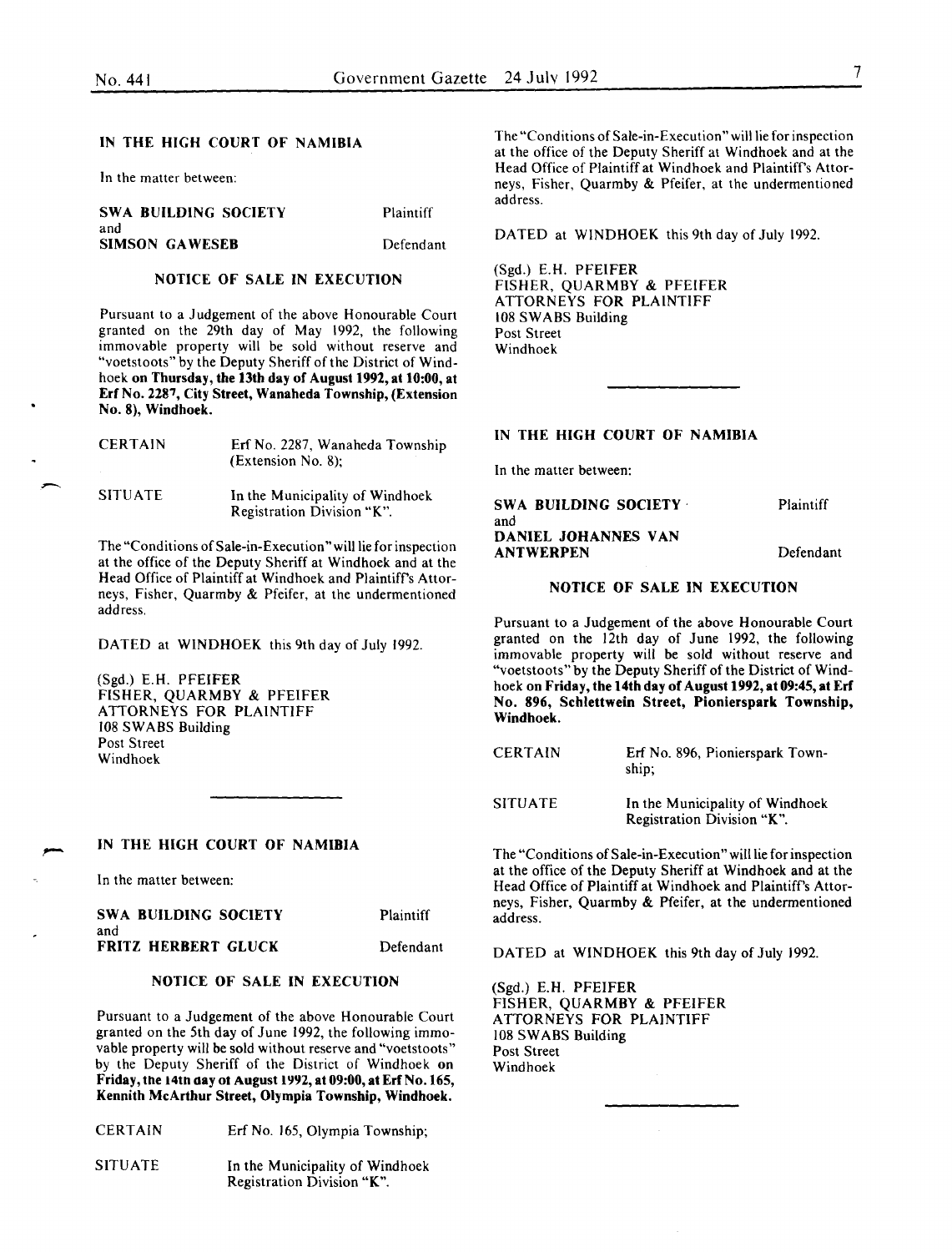In the matter between:

SWA BUILDING SOCIETY and ALBERT ALBERTUS MAJIEDT Plaintiff

Defendant

## NOTICE OF SALE IN EXECUTION

Pursuant to a Judgement of the above Honourable Court granted on the 12th day of June 1992, the following immovable property will be sold without reserve and "voetstoots" by the Deputy Sheriff of the District of Windhoek on Friday, the 14th day of August 1992, at 10:45, at Erf No. 2220, (a Portion of Erf No. 4921), Paul van Harte Street, Khomasdal Township, (Extension No.4), Windhoek.

| <b>CERTAIN</b> | Erf No. 2220, (a Portion of Erf<br>No. 4921), Khomasdal Township<br>(Extension No. 4): |
|----------------|----------------------------------------------------------------------------------------|
| <b>SITUATE</b> | In the Municipality of Windhoek                                                        |

The "Conditions of Sale-in-Execution" will lie for inspection at the office of the Deputy Sheriff at Windhoek and at the Head Office of Plaintiff at Windhoek and Plaintiff's Attorneys, Fisher, Quarmby & Pfeifer, at the undermentioned address.

Registration Division "K".

DATED at WINDHOEK this 9th day of July 1992.

(Sgd.) E.H. PFEIFER FISHER, QUARMBY & PFEIFER ATTORNEYS FOR PLAINTIFF 108 SWABS Building Post Street Windhoek

## IN THE HIGH COURT OF NAMIBIA

In the matter between:

| and | <b>NAMIB BUILDING SOCIETY</b> | Plaintiff |
|-----|-------------------------------|-----------|
|     | <b>OSCAR HAIPINGE</b>         | Defendant |

## NOTICE OF SALE IN EXECUTION

In execution of a Judgement of the above Honourable Court in the above action, a sale without reserve will be held by the Deputy Sheriff, Windhoek, at Erf 6136, No. 50 Pasteur Street, Windhoek West, Windhoek, on 27 August 1992, at 09:00, of the undermentioned property.

| <b>CERTAIN</b>   | Erf 6136, No. 50 Pasteur Street,<br>Windhoek West, Windhoek;    |
|------------------|-----------------------------------------------------------------|
| <b>SITUATE</b>   | In the Municipality of Windhoek<br>(Registration Division "K"); |
| <b>MEASURING</b> | 1461 square metres;                                             |
|                  |                                                                 |

IMPROVEMENT Three-bedroom dwelling house with bathroom and separate toilet, sitting room, dining room, kitchen, TV

10% of the purchase price and the auctioneer's commission must be paid on the date of the sale. The further terms and conditions of the sale will be read prior to the auction and lie for inspection at the office of the Deputy Sheriff, Windhoek and at the offices of the execution creditor's attorneys.

DATED at WINDHOEK this lOth day of July 1992.

DR. WEDER, KRUGER & HARTMANN W.H. DICKS ATTORNEYS FOR PLAINTIFF Nimrod Building Casino Street Windhoek

## IN THE HIGH COURT OF N'AMIBIA

In the matter between:

 $CDTAM$ 

| NAMIB BUILDING SOCIETY<br>and | Plaintiff |
|-------------------------------|-----------|
| <b>GERSON KENAIHE</b>         | Defendant |

## NOTICE OF SALE IN EXECUTION

In execution of a Judgement of the above Honourable Court in the above action, a sale without reserve will be held by the Deputy Sheriff, Windhoek, at Erf 8105, Graniet Street, Katutura, on 27 August 1992, at 10:00, of the undermentioned property.

| <b>CERTAIN</b>     | Erf 8105, Graniet Street, Katutura;                                                                                                                                                                                                                                                                                                      |  |
|--------------------|------------------------------------------------------------------------------------------------------------------------------------------------------------------------------------------------------------------------------------------------------------------------------------------------------------------------------------------|--|
| <b>SITUATE</b>     | In the Municipality of Windhoek<br>(Registration Division "K");<br>$\mathbf{r}$                                                                                                                                                                                                                                                          |  |
| <b>MEASURING</b>   | 597 square metres;                                                                                                                                                                                                                                                                                                                       |  |
| <b>IMPROVEMENT</b> | Three-bedroom dwelling house with<br>one-and-a-half bathroom, sitting<br>room and kitchen;                                                                                                                                                                                                                                               |  |
| TERMS              | 10% of the purchase price and the auc-<br>tioneer's commission must be paid on<br>the date of the sale. The further terms<br>and conditions of the sale will be read<br>prior to the auction and lie for inspec-<br>tion at the office of the Deputy She-<br>riff, Windhoek and at the offices of<br>the execution creditor's attorneys. |  |

DATED at WINDHOEK this lOth day of July 1992.

DR. WEDER, KRUGER & HARTMANN W.H. DICKS ATTORNEYS FOR PLAINTIFF Nimrod Building Casino Street

TERMS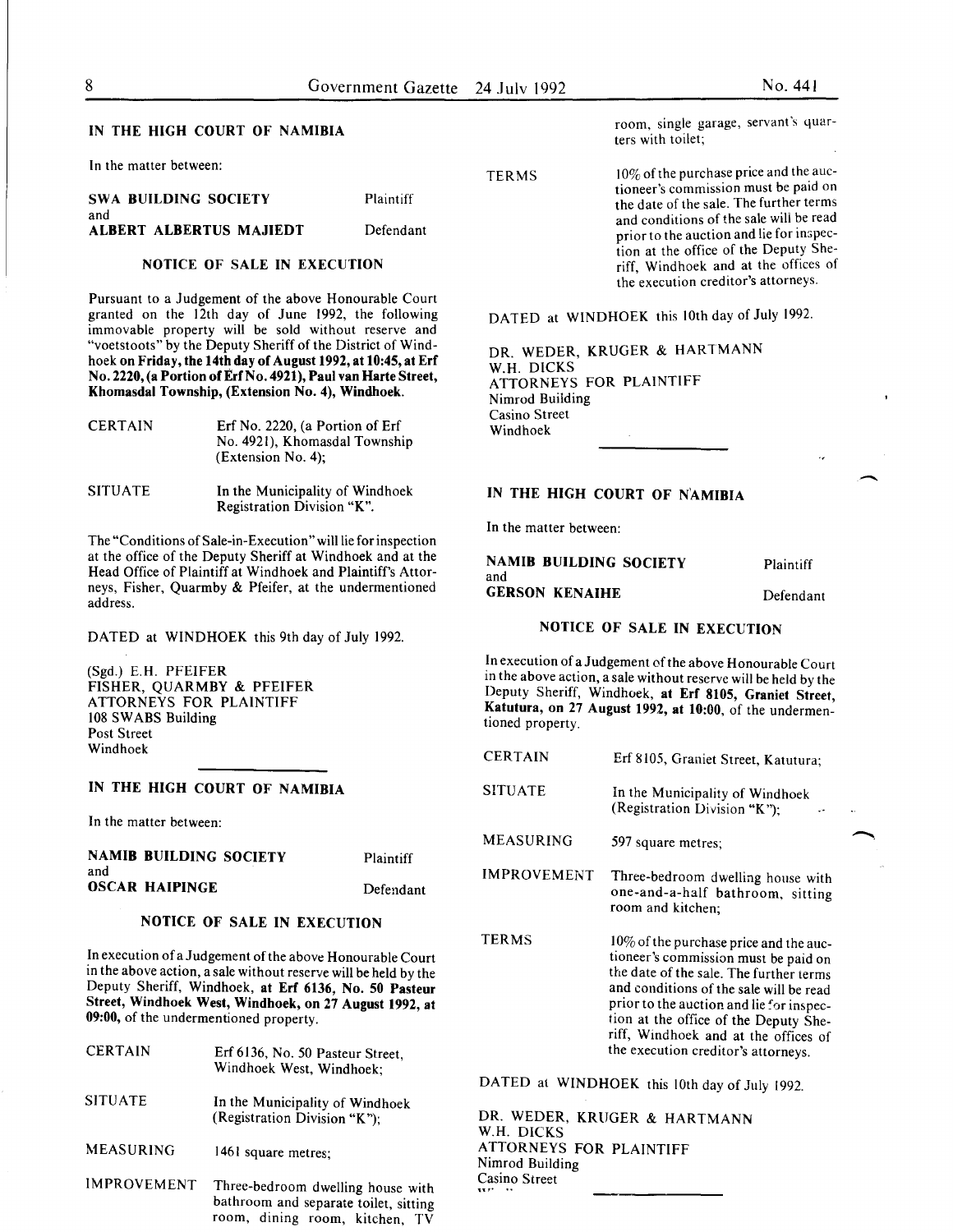#### IN THE MAGISTRATE'S COURT FOR WINDHOEK

DISTRICT OF WINDHOEK CASE NO.: 2259/92

HELD AT WINDHOEK

In the matter between:

| NATIONAL BUILDING AND         | Execution |
|-------------------------------|-----------|
| <b>INVESTMENT CORPORATION</b> | Creditor  |
| and                           | Execution |
| REBEKKA MOSIANE               | Debtor    |

#### NOTICE OF SALE IN EXECUTION

IN EXECUTION of a Judgement granted by the above Honourable Court against the Execution Debtor, the following property will be sold by public auction on 2nd September 1992, at 10:00, by the Messenger of the Court for the District of Windhoek, in front of the Magistrate's Court of Windhoek.

| <b>CERTAIN</b>   | Erf No. 7657, Katutura Township<br>Extension No. 18; |
|------------------|------------------------------------------------------|
| <b>SITUATED</b>  | In the Municipality of Windhoek:                     |
| <b>MEASURING</b> | 281 square metres.                                   |

With all fixed improvements thereon consisting of one residential dwelling.

#### CONDITIONS OF SALE:

- I. The Sale 1s subject to the provisions of the Magistrate's Court Act No. *32* of 1944, as amended.
- 2. The property will be sold "voetstoots" according to the existing title deed.
- 3. One-tenth of the purchase price will be payable immediately after the sale in cash, the balance together with interest thereon at 10% per annum against transfer to be secured by a bank or building society guarantee, and which transfer shall be given without delay.
- 4. The following fixed improvements are on the property, although no warranty is given in this regard:

One residential dwelling.

5. The complete Conditions of Sale will be read out at the time of the sale and may be inspected at the office of the Messenger of the Court, Windhoek.

R. OLIVIER & CO. ATTORNEY OF EXECUTION CREDITOR Realmar Building c/o Leutwein & Bahnhof Streets Windhoek

#### IN THE MAGISTRATE'S COURT FOR WINDHOEK

DISTRICT OF WINDHOEK CASE NO.: 1600/92

HELD AT WINDHOEK In the matter between:

**NATIONAL BUILDING AND Execution**<br>
INVESTMENT CORPORATION Creditor **INVESTMENT CORPORATION** and WILIE BENGO Execution

Debtor

#### NOTICE OF SALE IN EXECUTION

IN EXECUTION of a Judgement granted by the above Honourable Court against the Execution Debtor the following property will be sold by public auction on 2nd September 1992, at 10:00, by the Messenger of the Court for the district of Windhoek, in front of the Magistrate's Court of Windhoek.

| <b>CERTAIN</b>   | Erf No. 6796, Katutura Township<br>Extension No. 16; |
|------------------|------------------------------------------------------|
| SITUATED         | In the Municipality of Windhoek:                     |
| <b>MEASURING</b> | 330 square metres.                                   |

With all fixed improvements thereon consisting of one residential dwelling.

## CONDITIONS OF SALE:

- I. The Sale is subject to the provisions of the Magistrate's Court Act No. 32 of 1944, as amended.
- 2. The property will be sold "voetstoots" according to the existing title deed.
- 3. One-tenth of the purchase price will be payable immediately after the sale in cash, the balance together with interest thereon at 10% per annum against transfer to be secured by a bank or building society guarantee, and which transfer shall be given without delay.
- 4. The following fixed improvements are on the property, although no warranty *is* given in this regard:

One residential dwelling.

5. The complete Conditions of Sale will be read out at the time of the sale and may be inspected at the office of the Messenger of the Court, Windhoek.

R. OLIVIER & CO. ATTORNEY OF EXECUTION CREDITOR Realmar Building c/o Leutwein & Bahnhof Streets Windhoek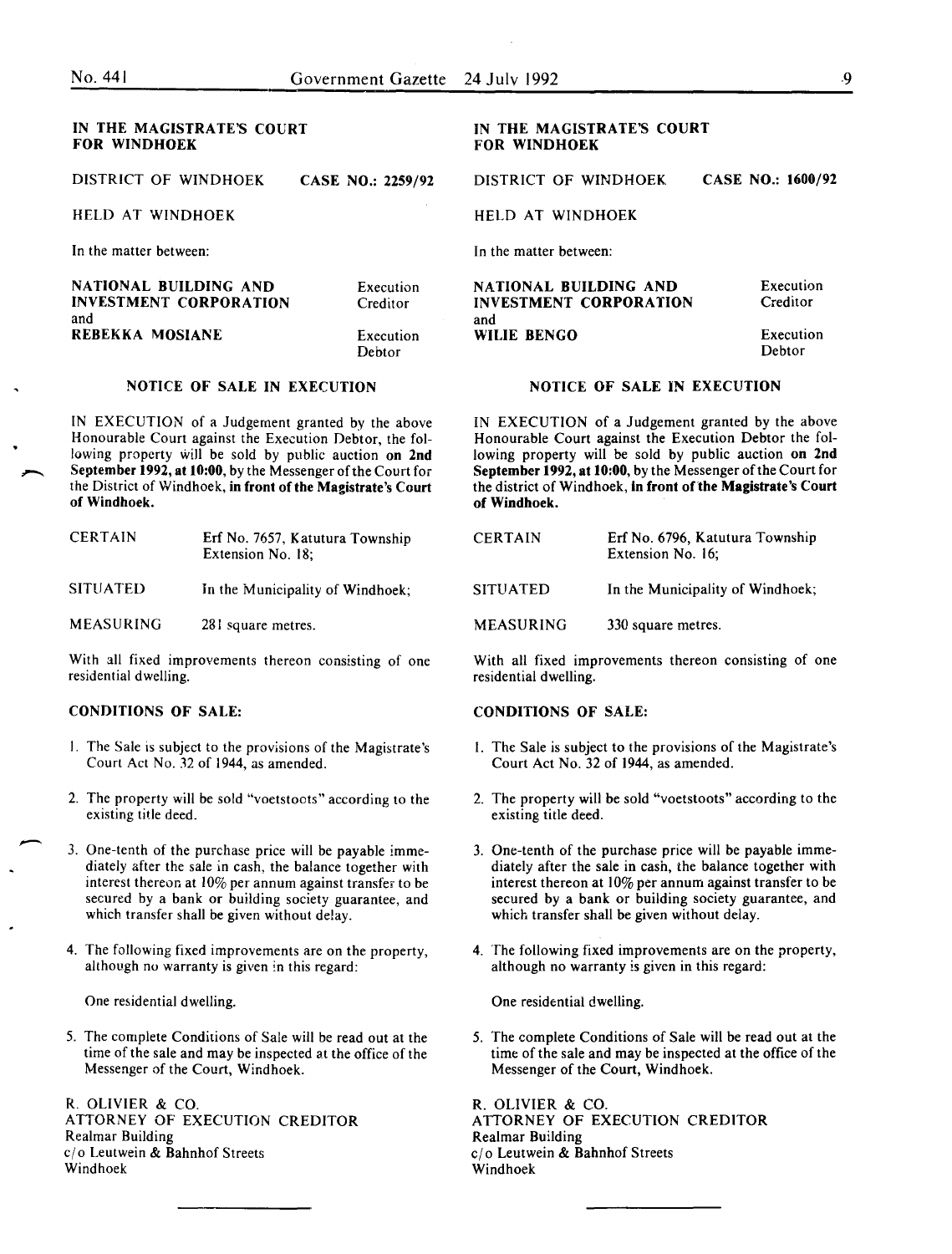## IN THE MAGISTRATE'S COURT FOR WINDHOEK

DISTRICT OF WINDHOEK CASE NO.: 2258/92

HELD AT WINDHOEK

In the matter between:

NATIONAL BUILDING AND INVESTMENT CORPORATION and ANASTASHIA HANGUE Execution Creditor Execution Debtor

## NOTICE OF SALE IN EXECUTION

IN EXECUTION of a Judgement granted by the above Honourable Court against the Execution Debtor the following property will be sold by public auction on 2nd September 1992, at 10:00, by the Messenger of the Court for the district of Windhoek, in front of the Magistrate's Court of Windhoek.

| <b>CERTAIN</b>   | Erf No. 6848, Katutura Township<br>Extension No. 16; |
|------------------|------------------------------------------------------|
| <b>SITUATED</b>  | In the Municipality of Windhoek;                     |
| <b>MEASURING</b> | 395 square metres.                                   |

With all fixed improvements thereon consisting of one residential dwelling.

## CONDITIONS OF SALE:

- I. The Sale is subject to the provisions of the Magistrate's Court Act No. 32 of 1944, as amended.
- 2. The property will be sold "voetstoots" according to the existing title deed.
- 3. One-tenth of the purchase price will be payable immediately after the sale in cash, the balance together with interest thereon at 10% per annum against transfer to be secured by a bank or building society guarantee, and which transfer shall be given without delay.
- 4. The following fixed improvements are on the property, although no warranty is given in this regard:

One residential dwelling.

5. The complete Conditions of Sale will be read out at the time of the sale and may be inspected at the office of the Messenger of the Court, Windhoek.

R. OLIVIER & CO. ATTORNEY OF EXECUTION CREDITOR Realmar Building cj o Lcutwein & Bahnhof Streets Windhoek

## APPLICATION TO AMEND SPECIFICATION

We, S.A. ACEC-UNION MINIERE N.V. seeks leave to amend by way of correction of the specification of Patent No. 91/0036 of 1991 for METAL EXTRACTION BY ION EXCHANGE.

A copy of the original specification, showing in red the proposed amendment, is now open to public inspection at the Patent Ottice.

A notice of opposition (on Patents Form No. 17) must be lodged at the Patent Office within three months from the date of the first advertisement hereof.

E.T. KAMBOUA REGISTRAR OF PATENTS

## NOTICE OF TRANSFER OF BUSINESS

BE PLEASED TO TAKE NOTICE that application will be made 14 (FOURTEEN) days after publication of this notice to the Licensing Court at Windhoek for the transfer of a Bakery and Mineral Water Licence, held by F.E. SCHLECHTER who trades under the name and style of BON APPETITE on Erf 2115, Bahnhof Street, Windhoek, to L.H. COETZEE who will continue to carry on trading on the same premises above referred to.

This publication shall also serve as notice being given in terms of Section 46 of the Insolvency Act of 1936.

P.F. KOEP & COMPANY ATTORNEYS FOR APPLICANT 1st Floor Acme Corner Kasino Street P.O. Box 3516 Windhoek

#### TRANSFER OF BUSINESS

KINDLY TAKE NOTICE that application will be made not less than fourteen (14) days after publication of this notice to the Licensing Court at Windhoek for the transfer of the General Dealer, Patent Medicine, Tobacco (Retail), Aerated Mineral Water and Fresh Produce Licences, held by G.P. DROTSKY, who traded under the name of IDEALE MINI-MARK on Erf No. 279, Rehoboth, to H.W. DENTLINGER, who will continue business on the same premises, under the same name, for his own account.

H.W. DENTLINGER P.O. Box 3315 Rehoboth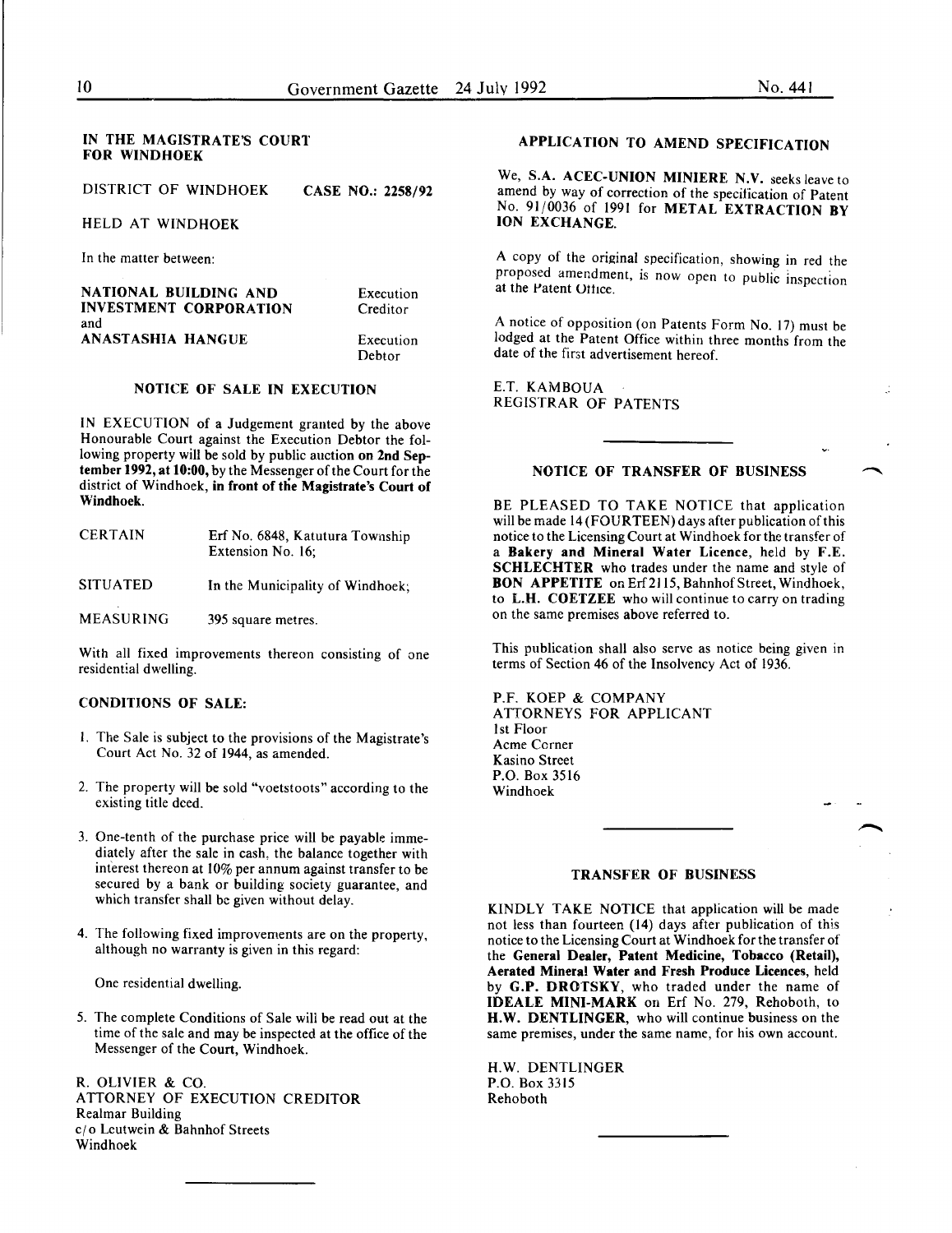## THE ALIENS ACT, 1937 NOTICE OF INTENTION OF CHANGE OF SURNAME

I, TITUS MAGONGO KLEOPAS, residing at 818, Ondangwa, and employed as a NDF member, intend applying to the Minister of Home Affairs for authority under Section 9 of the Aliens Act, 1937, to assume the surname AMANYANGA for the reason that KLEOPAS is my father's name and not surname.

I previously bore the names KLEOPAS TITUS.

Any person who objects to my assumption of the said surname of AMANYANGA should as soon as may be lodge his/ her objections, in writing, with a statement of his/her reasons therefor, with the Magistrate of Windhoek.

(Sgd.) T. KLEOPAS Dated: 15th July 1992.

#### THE ALIENS ACT, 1937 NOTICE OF INTENTION OF CHANGE OF SURNAME

I, TIMOTEUS PAULUS, residing at Erf7660, Golgotha, and employed as a driver, intend applying to the Minister of Home Affairs for authority under Section 9 of the Aliens Act, 1937, to assume the surname SHOOYA for the reason that my surname on my Identity Card is incorrect. PAU-LUS is my father's name and SHOOYA YA SHOOYA is my surname.

I previously bore the names TIMOTEUS PAULUS.

Any person who objects to my assumption of the said surname of SHOOYA should as soon as may be lodge his/her objections, in writing, with a statement of his/her . I:easons therefor, with the Magistrate of Windhoek.

(Sgd.) T. PAULUS P.O. Box 9819 **Erospark** Windhoek Dated: 16th July 1992.

•

## THE ALIENS ACT, 1937 NOTICE OF INTENTION OF CHANGE OF SURNAME

I, ISAK THEODOR, residing at O23/44 Katutura, and presently unemployed, mtend applying to the Minister of Home Affairs for authority under Section 9 of the Aliens Act, 1937, to assume the surname SHIQUEDHA for the reason that SHIQUEDHA is my father's surname. I want to have his surname and not his christian name.

I previously bore the names ISAK THEODOR.

Any person who objects to my assumption of the said surname of SHIQUEDHA should as soon as may be lodge his/her objections, in writing, with a statement of his/her reasons therefor, with the Magistrate of Windhoek.

(Sgd.) I. THEODOR Dated: 8th July 1992.

#### THE ALIENS ACT, 1937 NOTICE OF INTENTION OF CHANGE OF SURNAME

I, PETRINA GABRIEL, residing at Ponhofi Secondary School, P.O. Box 506, Windhoek, and being a student, mtend applymg to the Minister of Home Affairs for authority under Section 9 of the Aliens Act, 1937, to assume the surname MBOME for the reason that MBOME is the surname I use at school.

I previously bore the names PETRINA GABRIEL.

Any person who objects to my assumption of the said surname of **MBOME** should as soon as may be lodge his/her objections, in writing, with a statement of his/her reasons therefor, With the Magistrate of Windhoek .

(Sgd.) P. GABRIEL P.O. Box 2380 Windhoek Dated: 6th July 1992.